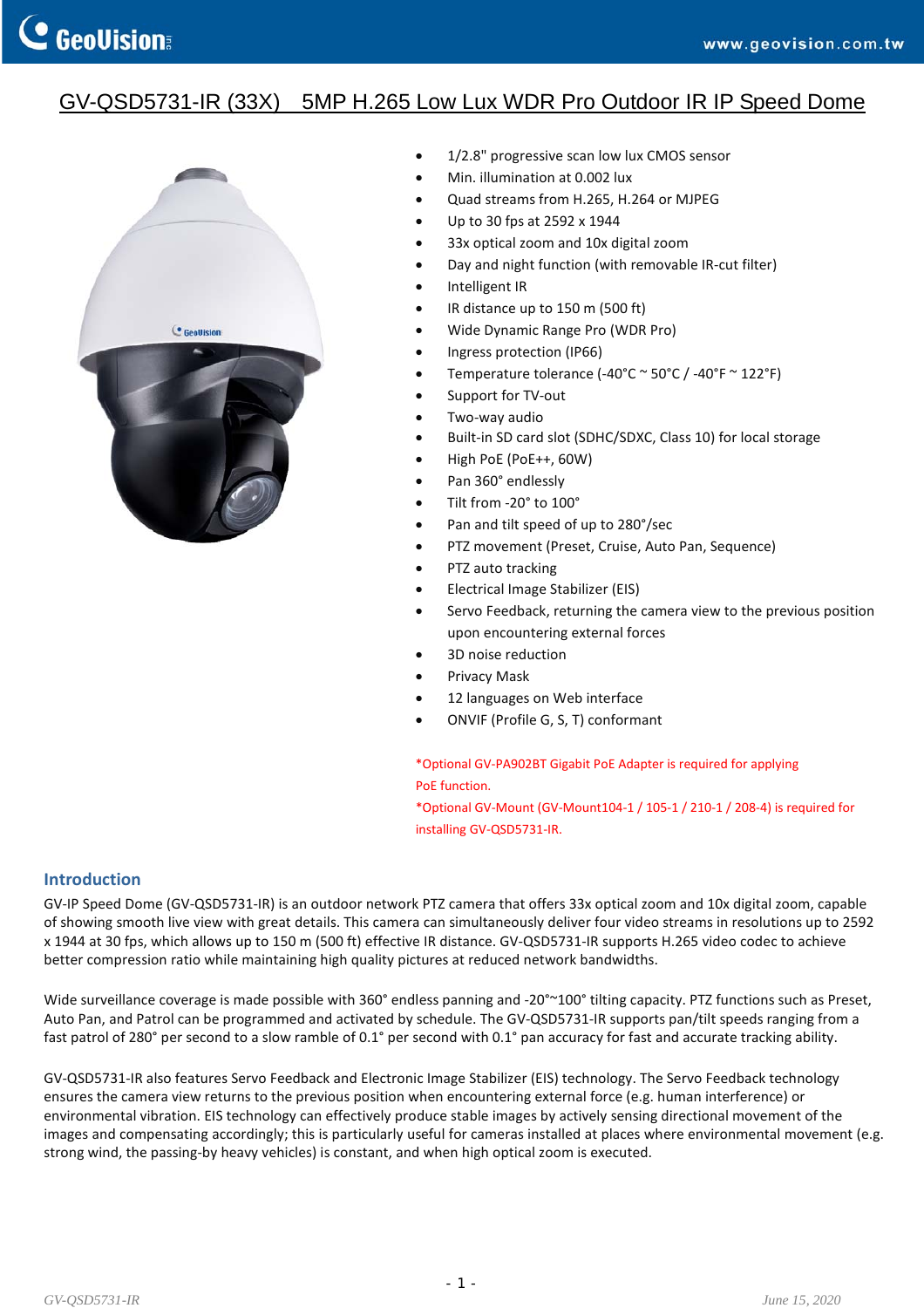## **Dimensions**



## **Specifications**

| Camera |  |
|--------|--|
|--------|--|

| camera                  |                                            |                                                                                                                                                               |  |  |
|-------------------------|--------------------------------------------|---------------------------------------------------------------------------------------------------------------------------------------------------------------|--|--|
| Image Sensor            |                                            | 1/2.8" progressive scan low lux CMOS                                                                                                                          |  |  |
| Optical Zoom            |                                            | 33x                                                                                                                                                           |  |  |
| Digital Zoom            |                                            | 10x                                                                                                                                                           |  |  |
| <b>Picture Elements</b> |                                            | 2592 (H) x 1944 (V)                                                                                                                                           |  |  |
| Minimum<br>Illumination | Color                                      | $0.02$ Lux                                                                                                                                                    |  |  |
|                         | B/W                                        | 0.002 Lux                                                                                                                                                     |  |  |
|                         | <b>IRON</b>                                | 0 Lux                                                                                                                                                         |  |  |
| <b>Shutter Speed</b>    |                                            | Auto / Manual (1 ~ 1/10000 sec)                                                                                                                               |  |  |
| <b>White Balance</b>    |                                            | Auto / Manual                                                                                                                                                 |  |  |
| <b>Iris Control</b>     |                                            | Auto / Manual                                                                                                                                                 |  |  |
| <b>WDR Pro</b>          |                                            | Yes                                                                                                                                                           |  |  |
| <b>Optical Lens</b>     |                                            |                                                                                                                                                               |  |  |
| Megapixel               |                                            | Yes                                                                                                                                                           |  |  |
| Day / Night             |                                            | Yes (with removable IR-cut filter)                                                                                                                            |  |  |
| <b>Focal Length</b>     |                                            | $4.6 \approx 152$ mm                                                                                                                                          |  |  |
| <b>Maximum Aperture</b> |                                            | F/1.6                                                                                                                                                         |  |  |
| <b>Horizontal FOV</b>   |                                            | $55^\circ \approx 2^\circ$                                                                                                                                    |  |  |
|                         | <b>Focus</b>                               | Auto / Manual                                                                                                                                                 |  |  |
| Operation               | Zoom                                       | 33x                                                                                                                                                           |  |  |
|                         | Iris                                       | Auto / Manual                                                                                                                                                 |  |  |
| IR LED Quantity         |                                            | 16 IR LEDs                                                                                                                                                    |  |  |
| Max. IR Distance        |                                            | 150 m (500 ft)                                                                                                                                                |  |  |
| <b>Video</b>            |                                            |                                                                                                                                                               |  |  |
| Video Compression       |                                            | H.265, H.264, MJPEG                                                                                                                                           |  |  |
| <b>Video Streaming</b>  |                                            | Quad streams from H.265, H.264 or MJPEG                                                                                                                       |  |  |
| <b>Video Resolution</b> | Main Stream                                | 2592 x 1944 (Default), 2560 x 1440, 1920 x 1080, 1280 x 1024, 1280 x 720, 800 x 600                                                                           |  |  |
|                         | Sub Stream                                 | 1280 x 720, 1024 x 768, 800 x 600, 720 x 480, 640 x 480 (Default), 352 x 240, 320 x<br>240                                                                    |  |  |
|                         | <b>Third Stream</b><br>(Closed by Default) | 1280 x 720, 1024 x 768, 800 x 600, 720 x 480, 640 x 480, 352 x 240, 320 x 240                                                                                 |  |  |
|                         | <b>Quad Stream</b><br>(Closed by Default)  | 1280 x 720, 1024 x 768, 800 x 600, 720 x 480, 640 x 480, 352 x 240, 320 x 240                                                                                 |  |  |
| <b>Frame Rate</b>       |                                            | 30 fps at 2592 x 1944 (60/50 Hz)<br>* The frame rate and performance may vary depending on the number of connections<br>and data bitrates (different scenes). |  |  |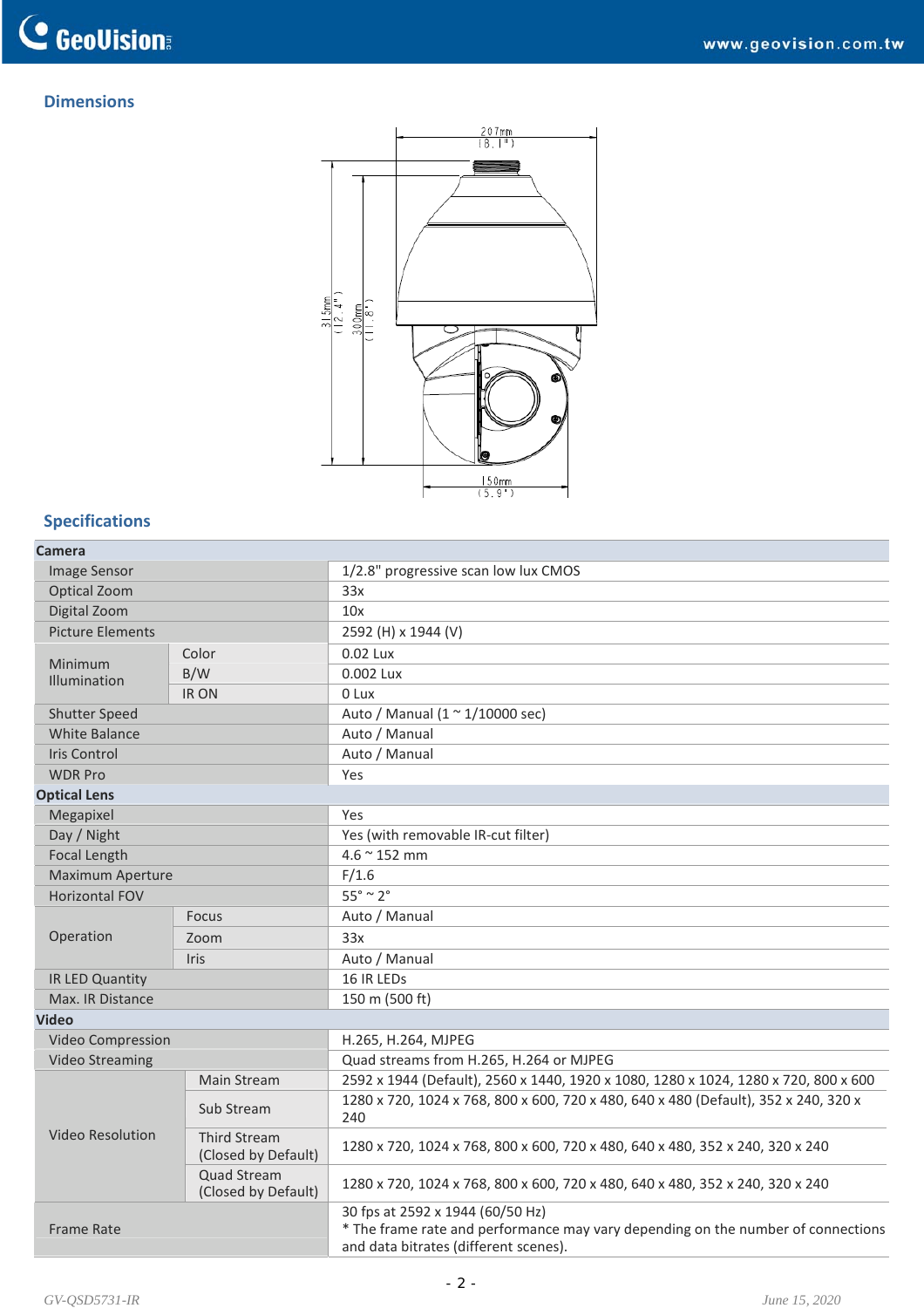| <b>Audio</b>                        |                      |                                                                                                                                            |  |  |
|-------------------------------------|----------------------|--------------------------------------------------------------------------------------------------------------------------------------------|--|--|
| <b>Audio Compression</b>            |                      | G.711                                                                                                                                      |  |  |
| <b>Audio Support</b>                |                      | Two-way Audio (external microphone and speaker required)                                                                                   |  |  |
| <b>Network</b>                      |                      |                                                                                                                                            |  |  |
| Interface                           |                      | 10/100 Ethernet                                                                                                                            |  |  |
| Protocol                            |                      | ARP, PPPoE, IPv4/v6, ICMP, IGMP, QoS, TCP, UDP, DHCP, UPnP, SNMP, SMTP, RTP,<br>RTSP, HTTP, HTTPS, FTP, NTP, DDNS, ONVIF (Profile G, S, T) |  |  |
| <b>Security Feature</b>             |                      | - No default password<br>- 802.1x authentication<br>- HTTPS with SSL certificate stored within the camera                                  |  |  |
| <b>Mechanical</b>                   |                      |                                                                                                                                            |  |  |
|                                     | Power                | Terminal Block (AC 24V), High PoE (PoE++, 60W)                                                                                             |  |  |
|                                     | Ethernet             | 10/100 Base-T, RJ-45 connector                                                                                                             |  |  |
| Connectors                          | Audio                | 1 in (Audio In Terminal Block); 1 out (Audio Out Terminal Block)<br>*The Audio In port only supports microphones with power supply.        |  |  |
|                                     | Local Storage        | SD card slot (SDHC / SDXC, Class 10)                                                                                                       |  |  |
|                                     | TV-Out               | BNC connector: NTSC (720 x 480 at 30 fps), PAL (720 x 576 at 25 fps)                                                                       |  |  |
|                                     | Digital I/O          | I/O Terminal Block                                                                                                                         |  |  |
| <b>Operation</b>                    |                      |                                                                                                                                            |  |  |
| Pan Travel                          |                      | 360° endless                                                                                                                               |  |  |
| <b>Tilt Travel</b>                  |                      | $-20^\circ \approx 100^\circ$                                                                                                              |  |  |
|                                     | Pan                  | $0.1^{\circ} \approx 90^{\circ}/s$                                                                                                         |  |  |
| <b>Manual Speed</b>                 | Tilt                 | $0.1^{\circ} \sim 55^{\circ}/s$                                                                                                            |  |  |
|                                     | Pan                  | $280^{\circ}/s$                                                                                                                            |  |  |
| <b>Preset Speed</b>                 | Tilt                 | $280^{\circ}/s$                                                                                                                            |  |  |
|                                     | Max. Number          | 256                                                                                                                                        |  |  |
| Presets                             |                      | $0.1^\circ$                                                                                                                                |  |  |
|                                     | Accuracy             |                                                                                                                                            |  |  |
| Sequence                            | Max. Number          | 8                                                                                                                                          |  |  |
|                                     | Max. Presets Allowed | 64                                                                                                                                         |  |  |
| <b>Auto Pan</b>                     |                      | 4                                                                                                                                          |  |  |
| <b>Automatic Function</b>           |                      | Preset, Sequence, Auto Pan, Cruise                                                                                                         |  |  |
| <b>Mechanical Flip</b>              |                      | Yes                                                                                                                                        |  |  |
| <b>Digital Slow Shutter</b>         |                      | On / Off                                                                                                                                   |  |  |
| <b>Motion Detection</b>             |                      | On / Off                                                                                                                                   |  |  |
| Wide Dynamic Range                  |                      | On $/$ Off                                                                                                                                 |  |  |
| Day/Night: Mechanical IR Cut Filter |                      | On / Off                                                                                                                                   |  |  |
|                                     |                      | 4 Inputs, dry contact, NO / NC                                                                                                             |  |  |
| Alarm                               | Digital I/O          | 2 Relay Outputs (120mA 400V DC / 120mA 250V AC)                                                                                            |  |  |
| General                             |                      |                                                                                                                                            |  |  |
| <b>Operating Temperature</b>        |                      | $-40^{\circ}$ C ~ 50°C (-40°F ~ 122°F)                                                                                                     |  |  |
| Humidity                            |                      | 10% ~ 90% (non-condensing)                                                                                                                 |  |  |
| <b>Dimensions</b>                   |                      | Ø 207 x 300 mm (8.15" x 11.81")                                                                                                            |  |  |
| Weight                              |                      | 3.8 kg (8.38 lb)                                                                                                                           |  |  |
| <b>Power Source</b>                 |                      | 24V AC / High PoE (PoE++, 60W)                                                                                                             |  |  |
| <b>Power Consumption</b>            |                      | 44W                                                                                                                                        |  |  |
| <b>Ingress Protection</b>           |                      | <b>IP66</b>                                                                                                                                |  |  |
| Regulatory                          |                      | CE, FCC, RoHS compliant                                                                                                                    |  |  |
| <b>Power over Ethernet</b>          |                      |                                                                                                                                            |  |  |
| PoE Standard                        |                      | PoE++ (60W) / PD                                                                                                                           |  |  |
| PoE Power Supply Type               |                      | Mid-span                                                                                                                                   |  |  |
| PoE Power Output                    |                      | 55V DC, 1.1A (60W Max.)                                                                                                                    |  |  |
| <b>Web Interface</b>                |                      |                                                                                                                                            |  |  |
| <b>Installation Management</b>      |                      | Web-based configuration                                                                                                                    |  |  |
| Maintenance                         |                      | Firmware upgrade through Web Browser or Utility                                                                                            |  |  |
| Language                            |                      | Czech, English, French, German, Hungarian, Italian, Japanese, Portuguese, Russian,<br>Spanish, Traditional Chinese, Simplified Chinese     |  |  |
| <b>Applications</b>                 |                      |                                                                                                                                            |  |  |
| Software Supported                  |                      | GV-VMS (V17.3.0 / V18.1.1), GV-DVR / NVR (V8.8), GV-Control Center (V3.7.0),                                                               |  |  |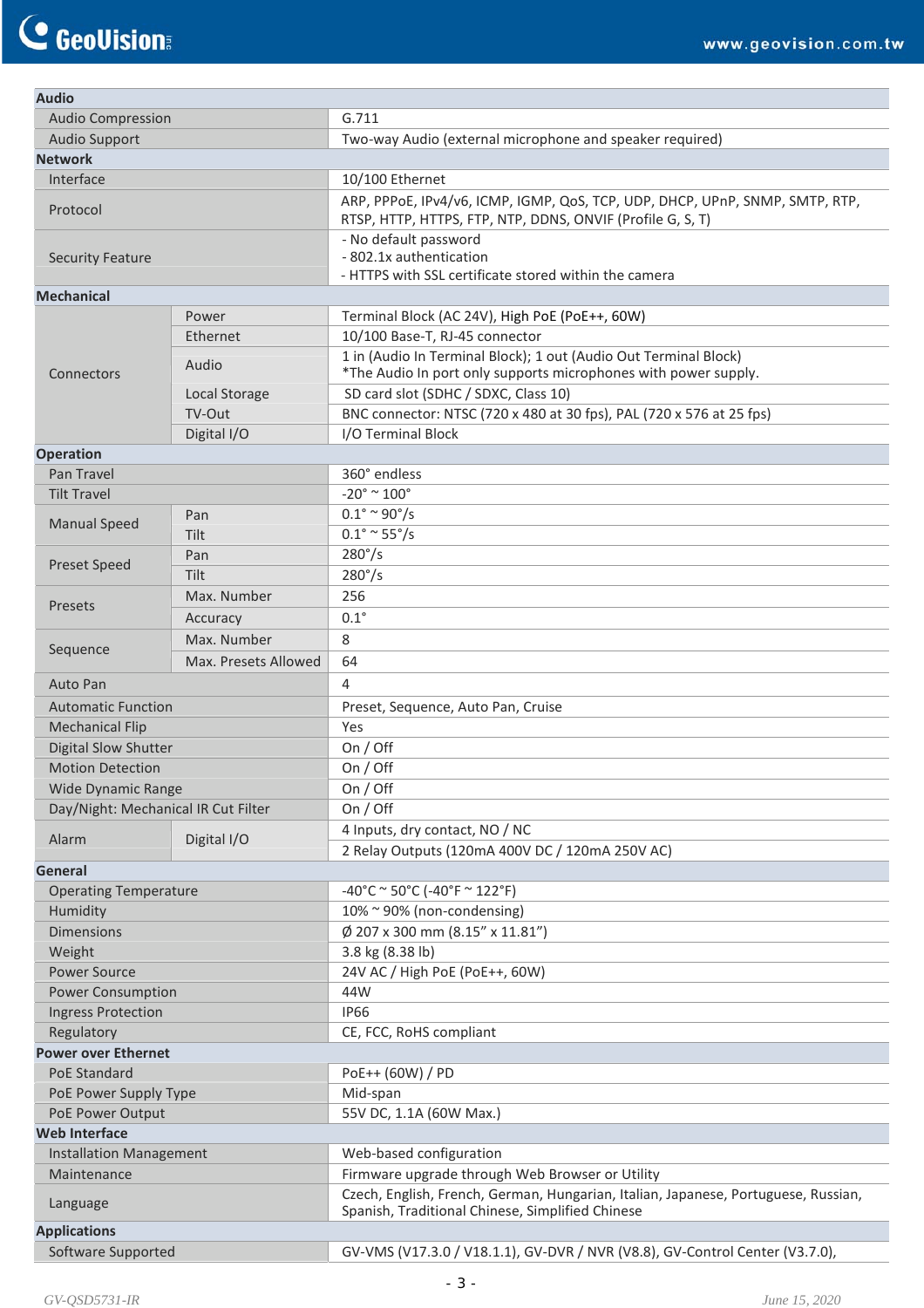|                            | GV-Recording Server / Video Gateway (V1.4.2), GV-Edge Recording Manager Win<br>version (V1.4.0), GV-Redundant / Failover Server (V1.1.0.0)          |
|----------------------------|-----------------------------------------------------------------------------------------------------------------------------------------------------|
|                            | *It is required to apply patch files to all the supported software.                                                                                 |
| <b>Smart Device Access</b> | GV-Eye for iOS and Android                                                                                                                          |
| Live Viewing               | Internet Explorer, Non-IE browser (Edge, Chrome, Firefox, Safari), Mobile App<br>*The non-IE browsers only support displaying live view with MJPEG. |

#### **Note:**

- 1. Do not use clothes or any ordinary material to clean the camera cover since they may result in scratches.
- 2. Mind the following when using an inserted memory card for recording:
	- Recorded data on the memory card can be damaged or lost if the data are accessed while the camera is under physical shock, power interruption, memory card detachment or when the memory card reaches the end of its lifespan. No guarantee is provided for such causes.
	- The stored data can be lost if the memory card is not accessed for a long period of time. Back up your data periodically if you seldom access the memory card.
	- Memory cards are expendable and their durability varies according to the conditions of the installed site and how they are used. Back up your data regularly and replace the memory card annually.
	- To avoid power outage, it is highly suggested to apply a battery backup (UPS).
	- For better performance, it is highly suggested to use SD card of MLC NAND flash, Class 10.
	- Replace the memory card when its read/write speed is lower than 6 MB/s or when the memory card is frequently undetected by the camera.
- 3. Specifications are subject to change without notice.

### **Packing List**

- 1. GV‐ QSD5731‐IR
- 2. M4 Screw with Rubber
- 3. 3‐Pin Power Terminal Block (AC 24V)
- 5. 14‐Pin Alarm/Audio I/O Terminal Block
- 6. Download Guide 7. Warranty Card

4. Pendant cap

Note: GV-PA902BT Gigabit PoE Adapter and GV-Mount104-1 / 105-1 / 210-1 / 208-4 can be purchased upon request.

| <b>Accessories</b> |                                       |                                                                                       |
|--------------------|---------------------------------------|---------------------------------------------------------------------------------------|
| <b>Model No.</b>   | <b>Name</b>                           | <b>Details</b>                                                                        |
| GV-Mount104-1      | Straight Tube Kit                     | Dimensions: 219 x 125 x 332 mm (8.6" x 4.9" x 13.1")<br>Weight: 1.8 kg (3.97 lb)      |
| GV-Mount105-1      | Straight Tube and Junction<br>Box Kit | Dimensions: 256 x 256 x 297 mm (10.1" x 10.1" x<br>11.7"<br>Weight: 6.2 kg (13.67 lb) |
| GV-Mount210-1      | <b>Wall Pendant Mount</b>             | Dimensions: 200 x 140 x 249 mm (7.9" x 5.5" x 9.80")<br>Weight: 1.1 kg (2.43 lb)      |